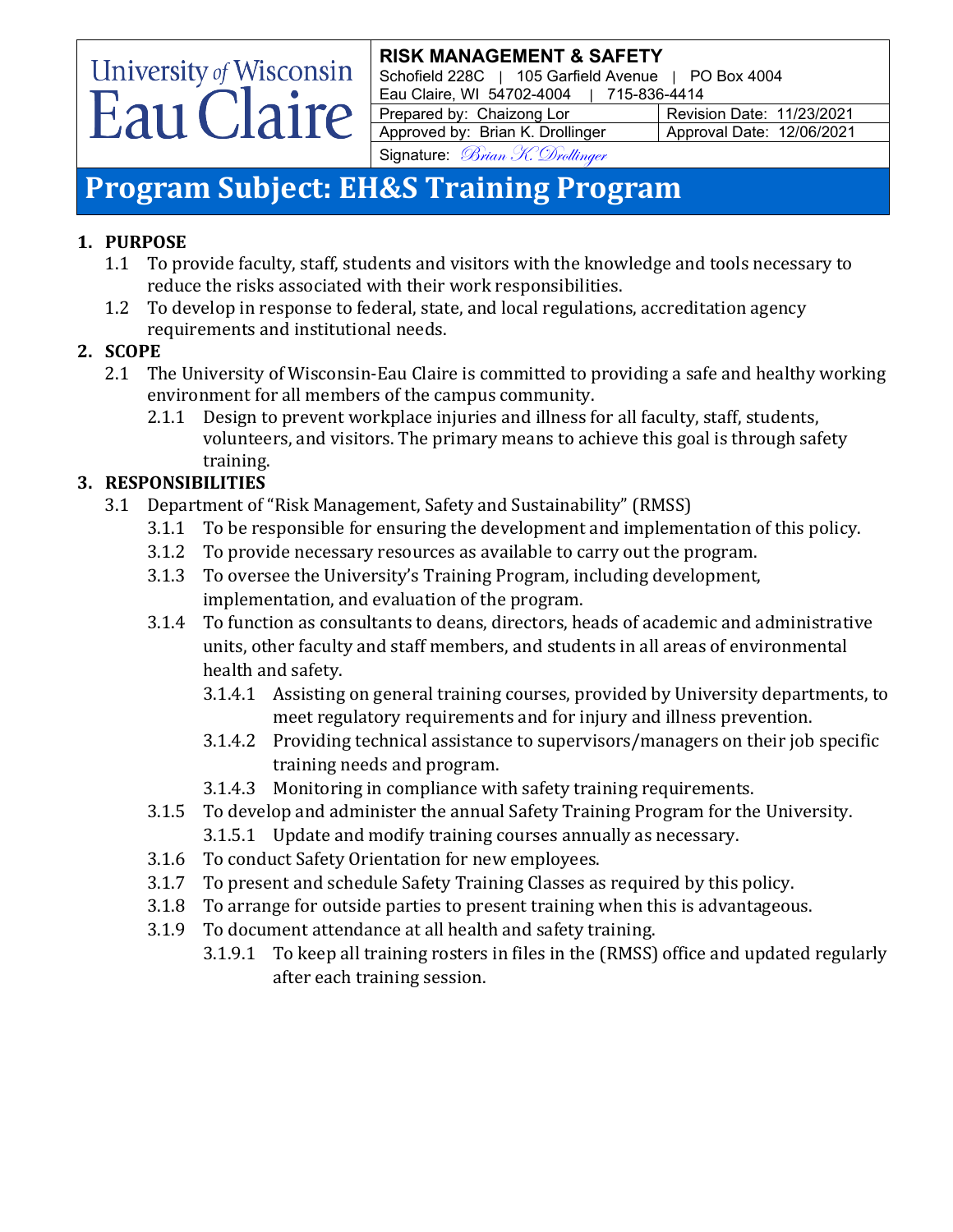Schofield 228C | 105 Garfield Avenue | PO Box 4004 Eau Claire, WI 54702-4004 | 715-836-4414

Prepared by: Chaizong Lor Revision Date: 11/23/2021

# **Program Subject: EH&S Training Policy**

- 3.2 **Departments:** Deans, Department Heads, and Directors
	- 3.2.1 To work with (RMSS) staff and departmental supervisors and managers to identify the training needs for their employees.
	- 3.2.2 To support safety training for managers and supervisors with their unit that emphasizes health and safety leadership responsibilities.
	- 3.2.3 To ensure individuals under their management have the authority and support to implement environmental health and safety policies, practices, and programs.
		- 3.2.3.1 Incorporate supervisor's Safety Training function as part of their performance and progress review.
	- 3.2.4 To ensure areas under their management receive the appropriate safety training within established time frames.
		- 3.2.4.1 To provide staff the time to attend required Safety Training.<br>3.2.4.2 To ensure that all personnel under their supervision have co
		- 3.2.4.2 To ensure that all personnel under their supervision have completed all safety training identified by the University as mandatory in a timely manner.

### 3.3 **Supervisors**

**University of Wisconsin** 

Eau Claire

- 3.3.1 To ensure their student employees, staff or visitors comply with this policy
- 3.3.2 To ensure employees are trained prior to beginning new tasks<br>3.3.3 To ensure their students, staff, or visitors receive the required
- 3.3.3 To ensure their students, staff, or visitors receive the required training
	- 3.3.3.1 To ensure that all new employees attend the basic safety orientation programs.
	- 3.3.3.2 To ensure staff attend safety training programs and complete required training annually.
- 3.3.4 To enforce the disciplinary action system for employees failing to comply with safety training requirements.
	- 3.3.4.1 If one or more documented reminders of incomplete training are not completed within the prescribed time frames, a written notice to the employee is required.
	- 3.3.4.2 If the required training has not been completed within 30-days, an escalation of notice will go the Department Chair, Dean or Vice President.
- 3.3.5 To ensure that all personnel under their supervision have completed all safety training requirements and receive refresher training as necessary.
- 3.3.6 To ensure that all new or transferred employees unfamiliar with new job assignments are given specific instructions at the time of assignment and that precaution to be taken in connection with the new job or assignment.

# **3.4 Contractors**

3.4.1 To maintain their own safety training policy and programs and understanding the University specific workplace hazards prior to any contracted work and ensuring all necessary training is completed based on University workplace hazards they will be exposed to.

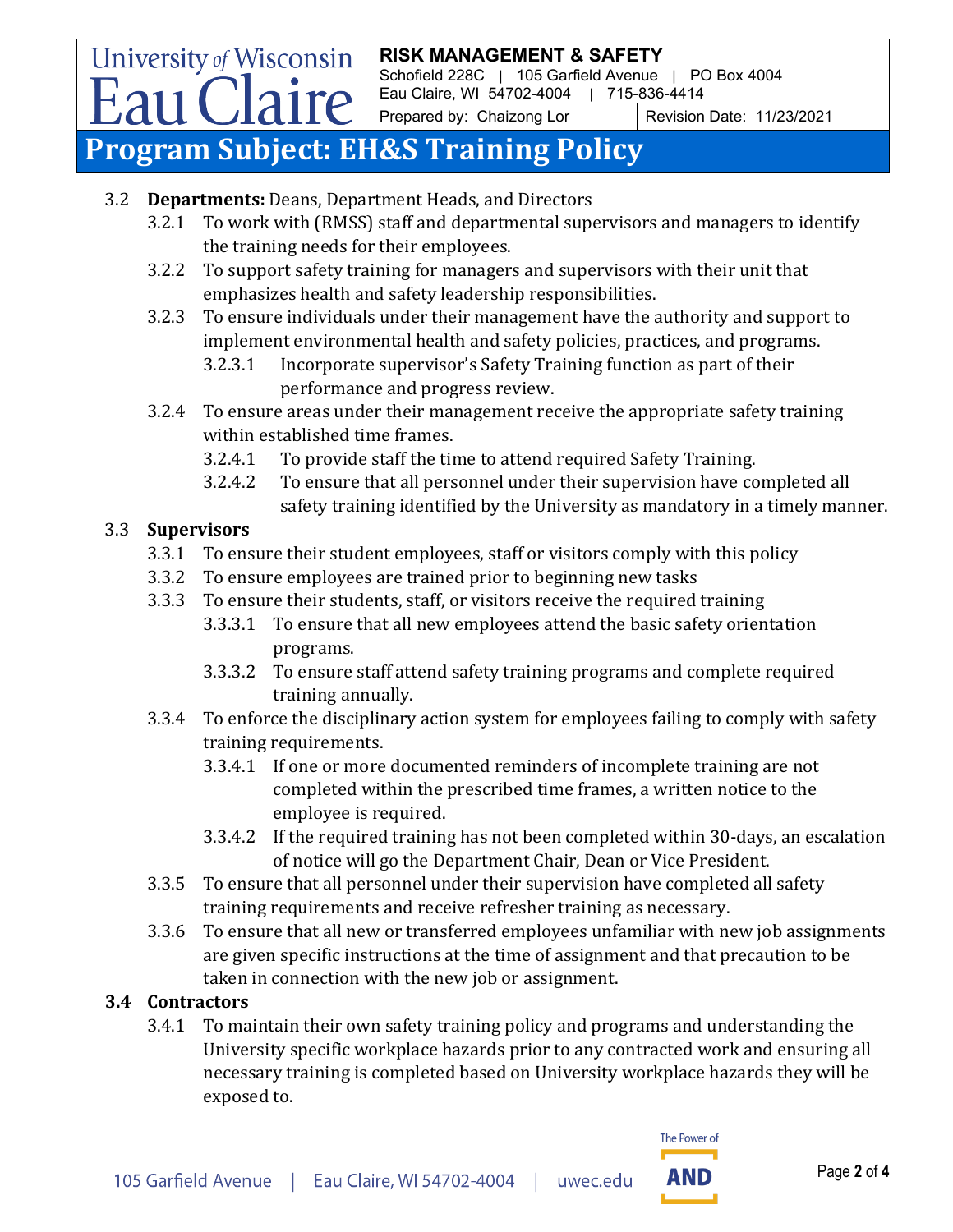Schofield 228C | 105 Garfield Avenue | PO Box 4004 Eau Claire, WI 54702-4004 | 715-836-4414

Prepared by: Chaizong Lor Revision Date: 11/23/2021

# **Program Subject: EH&S Training Policy**

aire

### 3.5 **Employees**

**University of Wisconsin** 

- 3.5.1 To attend training sessions as required by their Supervisor and the Safety Training Program.
- 3.5.2 To complete all mandatory training identified by the (RMSS) within the time frame allocated.
- 3.5.3 To cooperate with their line manager and Department Chair in respect of any health and safety training that is identified as necessary for the safe performance of their roles.
- 3.5.4 To complete all required safety training.

# 4. **PROGRAM COMPONENT**

**Online and Classroom Training –** (RMSS) provides online training classes to staff, faculty, and student employees.

- 4.1 To access **SafeCollege/Vector Solution**:<https://uwec-wi.safecolleges.com/admin/main>
- 4.2 To access **Canvas safety training**, perform the following steps:
	- 4.2.1 Login to <https://www.uwec.edu/canvas/>
	- 4.2.2 On the dashboard search for "Safety Training Information"<br>4.2.3 Click on the "Safety Training Information" and click on the '
	- 4.2.3 Click on the "Safety Training Information" and click on the "Modules" on the left-hand column to see a complete list of available courses.
	- 4.2.4 To choose a course, click on the appropriate course from the complete list of available courses and complete the training.
	- 4.2.5 To take a quiz, click on the "Quizzes" on the left-hand column to see a complete list of available quizzes to complete the quiz.

# 4.3 **New Employee Training**

- 4.3.1 **New Employee(s) –** New Employee Environmental Health and Safety Training is required for every employee (any type of faculty appointment, full, part-time, and temporary staff; student employees, interns, and volunteers) at UW-Eau Claire.
	- 4.3.1.1 Complete New Employee Safety Orientation (NESO), which includes general Safety Training.
		- a. It is recommended that NESO to be completed within 14 working days after hire. Unless the employee has a unique requirement, there is no follow-up safety training beyond NESO.
	- 4.3.1.2 Within one month of starting work at the University, personnel must complete all required safety training associated with their job unless specified elsewhere in other policies.